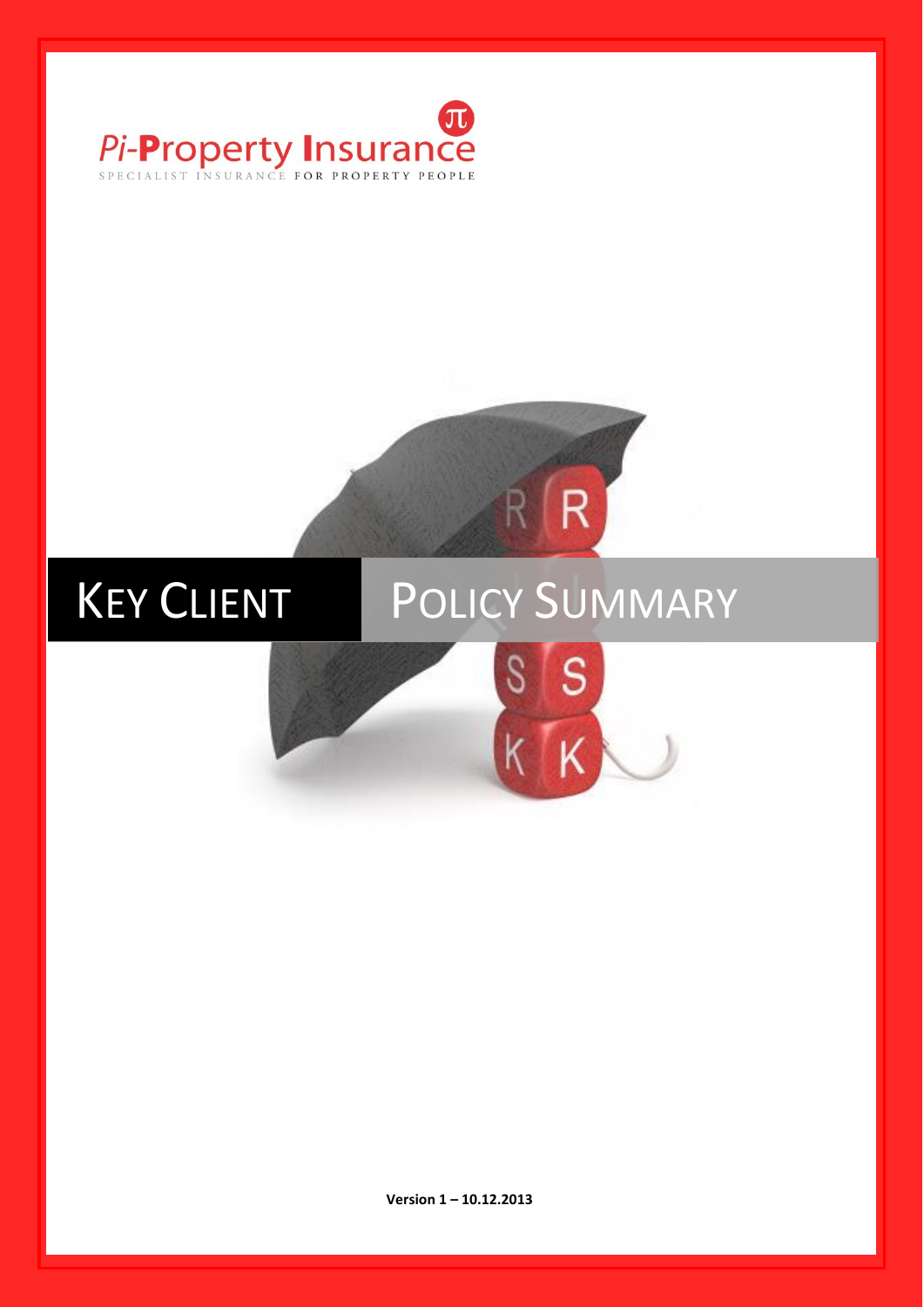# Pi-Property Insurance

## **Insurance Policy Summary**

**This leaflet provides a summary of the significant features, benefits and limitations of the cover provided by Pi-Property Insurance and Underwritten by Zurich Insurance plc. The full terms and conditions of the contract are shown in the policy document. If you want to see full details of the cover, please refer to the policy document.**

## **Type of insurance and cover**

**This policy is designed for all property owners and managing agents insuring portfolios of let property and cover can be tailored for the types of property insured.**

**Standard Cover The standard Cover includes:**

• **Buildings – All Risks Property Insurance**  • **Loss of Rental Income as defined**  • **Public Liability** 

# **Buildings – All Risks Property Insurance**

**The cover includes damage by:**

• **Fire, Lightning, Explosion** • **Earthquake, Riot, Aircraft** • **Malicious persons**  • **Burst Water Pipes, Storm or Flood**  • **Sprinkler Leakage** • **Impact** • **Breakage of Fixed Glass** • **Theft**  • **Accidental Damage**

**\*\*\* Terrorism cover is excluded but can be added at an additional cost.**

**Cover also extends to include:**

## **Day One Average – Inflation Protection**

**Your policy will be on a 'Day One Average' basis. Providing you insure your property for its full reinstatement value at the commencement of each period of insurance, we will allow you a further 35% for inflation in the event of a claim before average applies.**

## **Index Linking**

**As a further protection against inflation the sums insured on the buildings will be index linked.**

### **Landlords Contents**

**Fitted carpets and other furnishings belonging to the property owner within the common parts of the property insured up to a limit of £100,000.**

## **Underground Services**

**The cost of repairing accidental damage to underground cables, pipes and drains.**

**Trace and Access**

**Costs incurred in tracing the source of damage to water pipes and underground services belonging to the property.**

## **Removal of Debris**

**The Removal of Debris cover extends to include irrecoverable costs in removing debris of tenant's contents following damage.**

## **Lock and Keys Replacement**

**Replacement of door locks and keys following loss or duplication of keys limit £50,000 any one occurrence.**

## **Capital Additions and New Acquisitions**

**You will be covered automatically for up to £10,000,000 for newly acquired property and alterations and improvements.**

## **Extinguisher and Alarm Resetting Expenses**

**Cover includes the cost of refilling fire extinguishers and replacing or resetting fire and intruder alarm systems following damage to the said equipment.**

### **Unauthorised Use of Services**

**The unauthorised use of electricity, gas or water is covered up to a limit of £50,000 any one occurrence.**

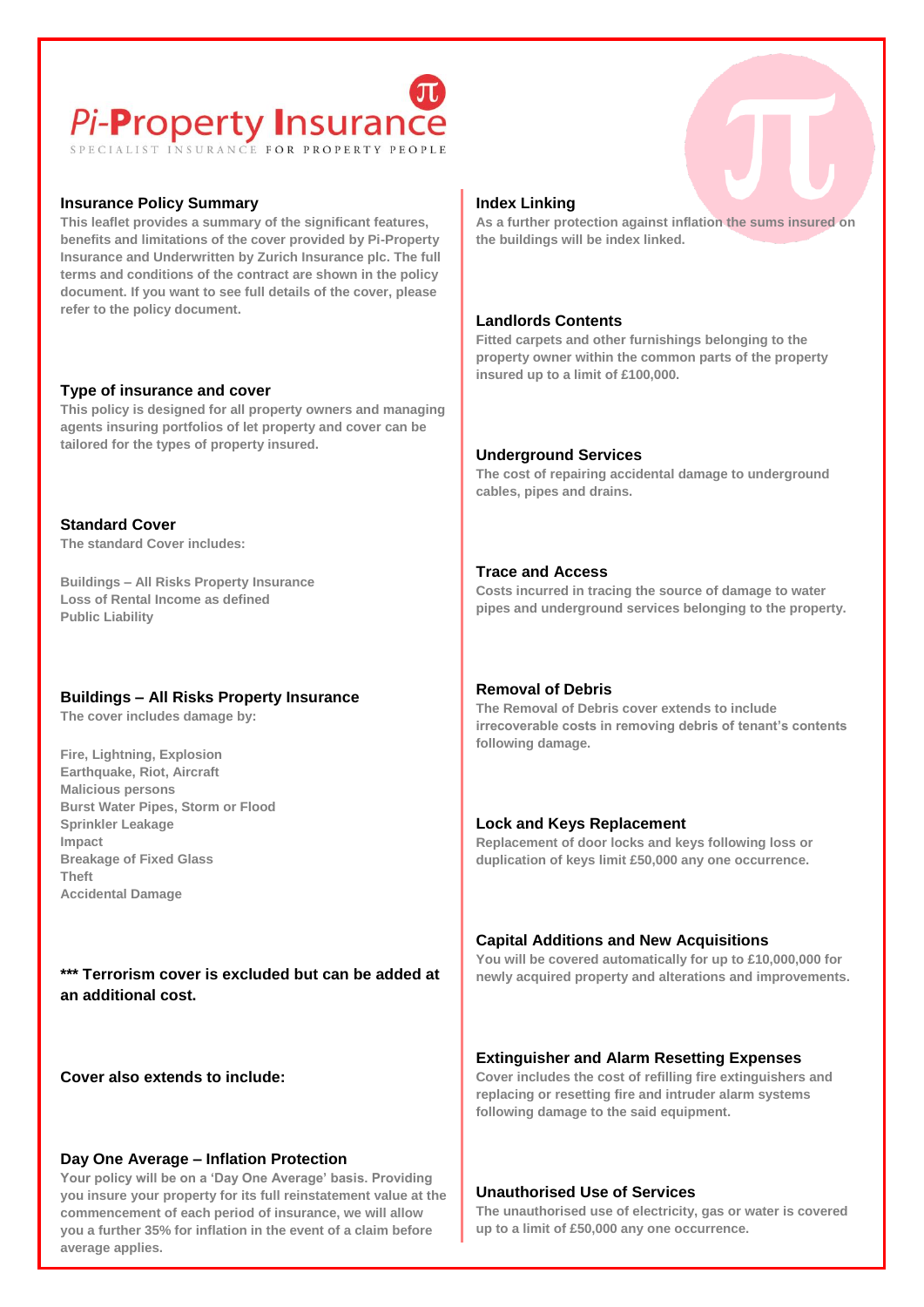#### **Non Recoverable VAT**

**All non-recoverable VAT is included automatically where you have inadvertently omitted to include provisions in your sums insured, providing you have taken all reasonable steps to include this at inception and each subsequent renewal.**

#### **Further Investigation Expenses**

**Following damage any reasonable costs incurred the policy covers where in the opinion of a competent construction professional there is a possibility of other Damage to portions of the same building.**

#### **Subsidence Ground Heave or Landslip**

**Cover includes subsidence, ground heave or landslip.**

### **Employers' Liability (if selected)**

**Cover can be extended to include damages, legal costs and expenses for which you are legally liable as a result of injury to your employees.**

**The standard indemnity limit is £10 million any one event inclusive of all damages and costs.**

**A higher limit may be available upon request**

#### **Exclusions for Employers' Liability**

**Cover for any employee on any offshore installation or support or accommodation for any offshore installation.**

**Cover for any employee who is in transit to, from or between any offshore installation or support or accommodation vessel for any offshore installation**

**Terrorism cover is restricted to £5,000,000**

## **Privity of Contract (Landlord & Tenant Covenants Act 1995)**

**This cover protects you in the event of a claim for damage caused to a property that is no longer in your ownership up to a limit of £10,000,000. If the new owner has not insured the property correctly, a tenant could seek recourse from you under the terms of the original lease.**

#### **Landscaped Gardens**

**Restoring damage caused by the Emergency Services up to a limit of £50,000.**

# **Other Interests**

**The interest of any Leaseholder(s), Mortgagee(s) or Tenant(s) are noted in the property insured.**

#### **Advance Rent**

**Loss of anticipated rent for new property developments providing an item has been included in the schedule following damage caused by an insured peril.**

## **Loss of Attraction**

**Loss of rental income cover resulting from the loss of potential tenants following damage to other premises nearby. Limit £2,500,000 subject to an indemnity period of 3 months**

#### **Property Owner's Liability**

**Provides cover in respect of all sums which the Insured becomes legally liable to pay as compensation to third parties for accidental injury or damage, including legal liability arising out of products sold.**

**The Standard Limit of Indemnity is £5,000,000. The limit of Indemnity may be increased to £10,000,000 on request and on payment of an additional premium.**

#### **Exclusions for Property Owner's Liability**

**Asbestos, although this cover can be considered upon request**

**Terrorism cover is limited to £5,000,000 although an increase may be considered upon request**

**Defective work**

**Products knowingly sold for aircraft industry**

**Products knowingly exported to the USA or Canada**

**Product guarantee, repair or recall**

**Liquidated or punitive damages**

**Professional advice**

## **Excesses**

**The amount you will contribute to any one claim has been kept to a minimum and only applies to the buildings section**

• **There will be NO deduction for claims other than the following**

• **The excess for Subsidence, Ground Heave or landslip is £1,000** 

• **The excess for malicious damage claims if caused by a tenant is £250.**